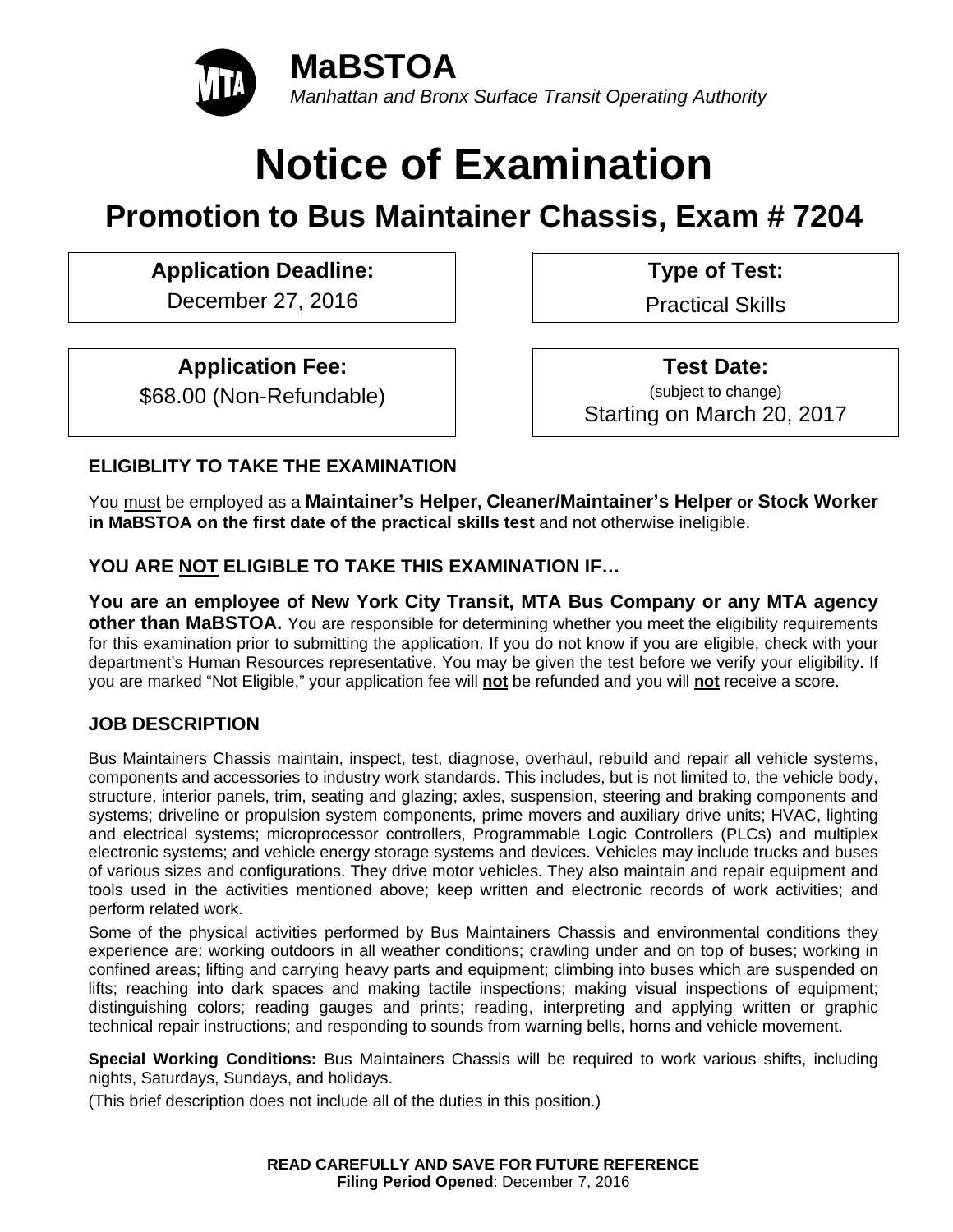## **SALARY**

The current minimum salary is \$29.3277 per hour for a 40-hour work week increasing to 34.5032 in the sixth year. These rates are subject to change.

## **REQUIREMENTS TO BE PROMOTED**

**Probation Completed:** To be promoted from the eligible list resulting from this examination, you must have completed your probationary period in the eligible title as indicated in the "Eligibility to Take Examination" section above.

**Driver License Requirement:** At the time of promotion, you must possess either:

- 1. A Class B Commercial Driver License valid in the State of New York with a passenger endorsement and no disqualifying restrictions; or
- 2. A Motor Vehicle Driver License valid in the State of New York and a Learner Permit for a Class B Commercial Driver License valid in the State of New York with a passenger endorsement and no disqualifying restrictions.

If you qualify under "2" above, your promotion will be subject to the receipt of a Class B Commercial Driver License valid in the State of New York with a passenger endorsement and no restrictions at the end of a special training course in bus operation. If you fail to successfully complete the special training course in bus operation, including the receipt of a Class B Commercial Driver License valid in the State of New York with a passenger endorsement and no restrictions, you will be returned to your previous title. If you have serious moving violations, a license suspension or an accident record, you may be disqualified.

The Class B Commercial Driver License with passenger endorsement and no disqualifying restrictions must be maintained for the duration of your employment.

**Medical Requirement:** Medical guidelines have been established for the position of Bus Maintainer Chassis. You will be examined to determine whether you can perform the essential functions of the position of Bus Maintainer Chassis. Where appropriate, a reasonable accommodation will be provided for a person with a disability to enable him or her to perform the essential functions of the job.

**Drug Screening Requirement:** You must pass a drug screening in order to be promoted, and if promoted, you will be subject to random drug and alcohol tests for the duration of your employment. Additionally, if you have tested positive on a drug or alcohol test or had a refusal to test during pre-employment or while employed by a Federal DOT-regulated employer during the applicable period, you must have completed the Substance Abuse Professional (SAP) process required by federal law in order to be promoted to this safetysensitive position.

**Pre-Promotional Evaluation:** All promotions are subject to pre-promotional evaluations.

## **HOW TO SUBMIT AN APPLICATION AND PAY THE APPLICATION FEE**

**You must apply online** for this examination by the last day of the application period unless you are requesting a Fee Waiver. Applicants who wish to request a Fee Waiver should refer to the "How to Submit an Application When Requesting a Fee Waiver" section below.

#### **Online Applications:**

- 1. Apply using the "BSC" employee portal at: www.mymta.info by the last day of the application period.
- 2. You must pay the application fee via payroll deduction.
- 3. You will be sent a confirmation email after you complete your application and pay the application fee.

Computers with internet access are available on a limited basis at branches of the New York Public Library, the Brooklyn Public Library and the Queens Library to patrons with a valid library card.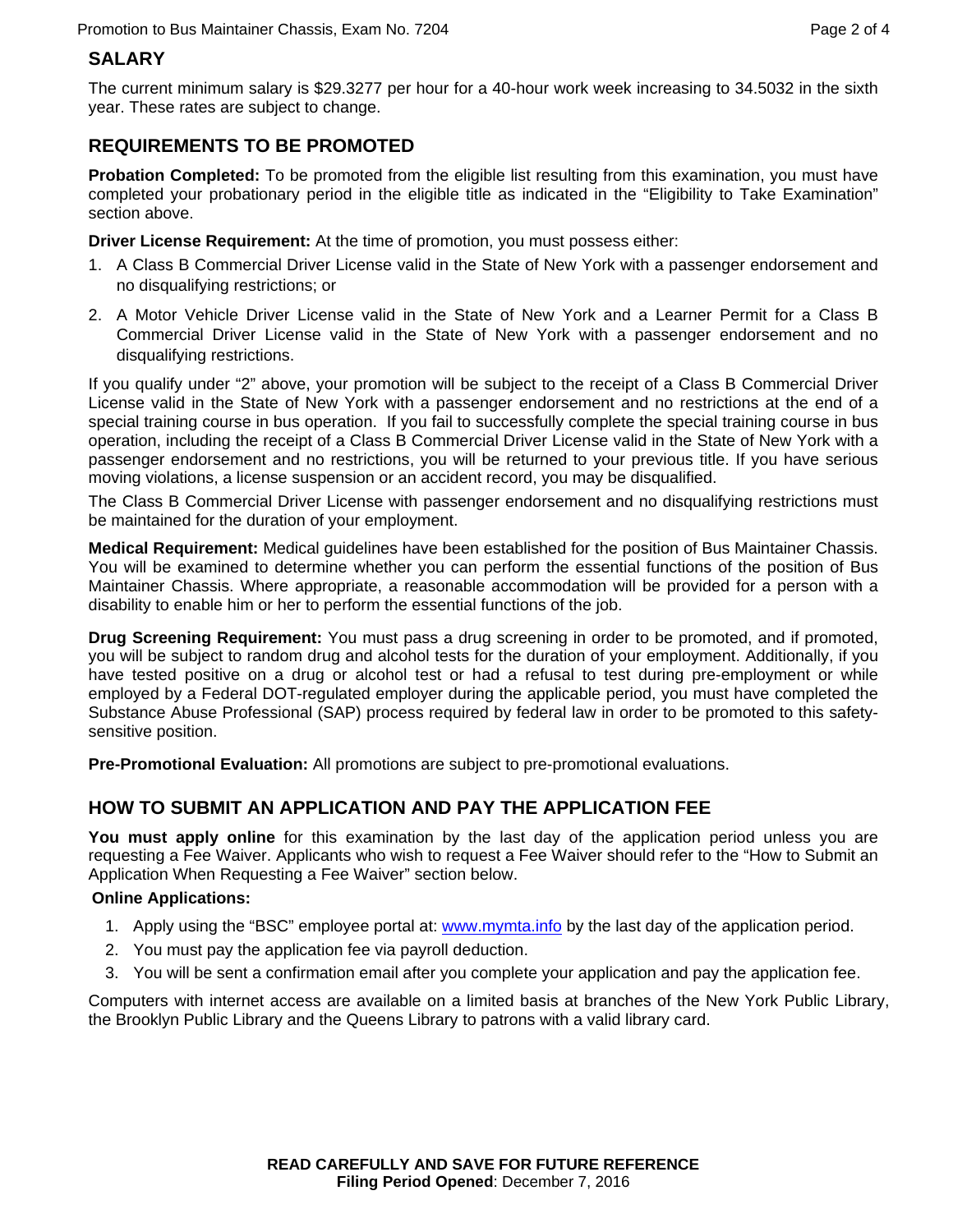#### **HOW TO SUBMIT AN APPLICATION WHEN REQUESTING A FEE WAIVER**

Applicants who wish to request a Fee Waiver must obtain an *Application* in person at the MTA Exam Information Center (as indicated below) and must submit the *Application* by mail **by the last day of the application period**.

MTA New York City Transit will not accept applications in person. Additional information on requesting an application fee waiver is available with the *Application*.

#### **MTA Exam Information Center**

Open Monday through Friday, from 9 AM to 3 PM, in the lobby at 180 Livingston Street, Brooklyn, New York. Directions: take the A, C, F or R trains to the Jay Street-Metro Tech Station, or the 2, 3 or G train to the Hoyt Street Station.

#### **ADMISSION LETTER**

You should receive an *Admission Letter* in the mail about 10 days before the first date of the practical skills test. If you do not receive an *Admission Letter* at least 4 days before the first date of the practical skills test, you may obtain a duplicate letter at the MTA Exam Information Center (as indicated above). A paper copy of the *Admission Letter* is your ticket for admission to the test.

Employees **must** keep their official mailing address **up to date.** Only the address on file with the MTA Business Service Center will be used to mail correspondence, including the *Admission Letter.*

#### **THE TEST**

You will be given a competitive practical skills test. A score of at least 70 is required on the practical skills test. Your score on the practical skills test will determine 90% of your final score. Your seniority will determine the remaining 10%. You must pass the practical skills test to have your seniority credited. Your seniority score will be 70 plus 3 points for each year of service in MaBSTOA up to a maximum total of 100 for 10 years of service. Your service will be credited through the date of the test, up to a maximum of 10 years. Partial seniority will be given for each day served as a MaBSTOA employee.

The practical test may be designed to measure your ability to use tools; read schematics; install, repair and adjust vehicle components; and troubleshoot and repair electrical components using meters and other equipment.

**Warning:** You are not permitted to enter the test site with cellular phones, beepers, pagers, cameras, portable media players, or other electronic devices. Calculators are permitted: however, they must be handheld, battery or solar powered, numeric only. Calculators with functions **other than** addition, subtraction, multiplication and division **are prohibited**. Electronic devices with an alphabetic keyboard or with word processing or data recording capabilities such as planners, organizers, etc. are prohibited. If you use any of these devices in the building at any time before, during or after the test, you may not receive your test results, your test score may be nullified, and your application fee will not be refunded.

**Leaving:** You must leave the test site once you finish the test. If you leave the test site after being fingerprinted but before finishing the test, you will not be permitted to re-enter. If you disregard this instruction and re-enter the test site, you may not receive your test results, your test score may be nullified, and your application fee will not be refunded.

#### **Proof of Identification:**

You must present your MaBSTOA ID when you arrive to take the practical test.

#### **THE TEST RESULTS**

If you pass the practical test and are marked eligible, your name will be placed in final score order on an eligible list and you will be given a list number. You will be notified by mail of your test results. If you meet all requirements and conditions, you will be considered for promotion when your name is reached on the eligible list. The eligible list for this exam may remain in effect up to 4 years from the date it is established.